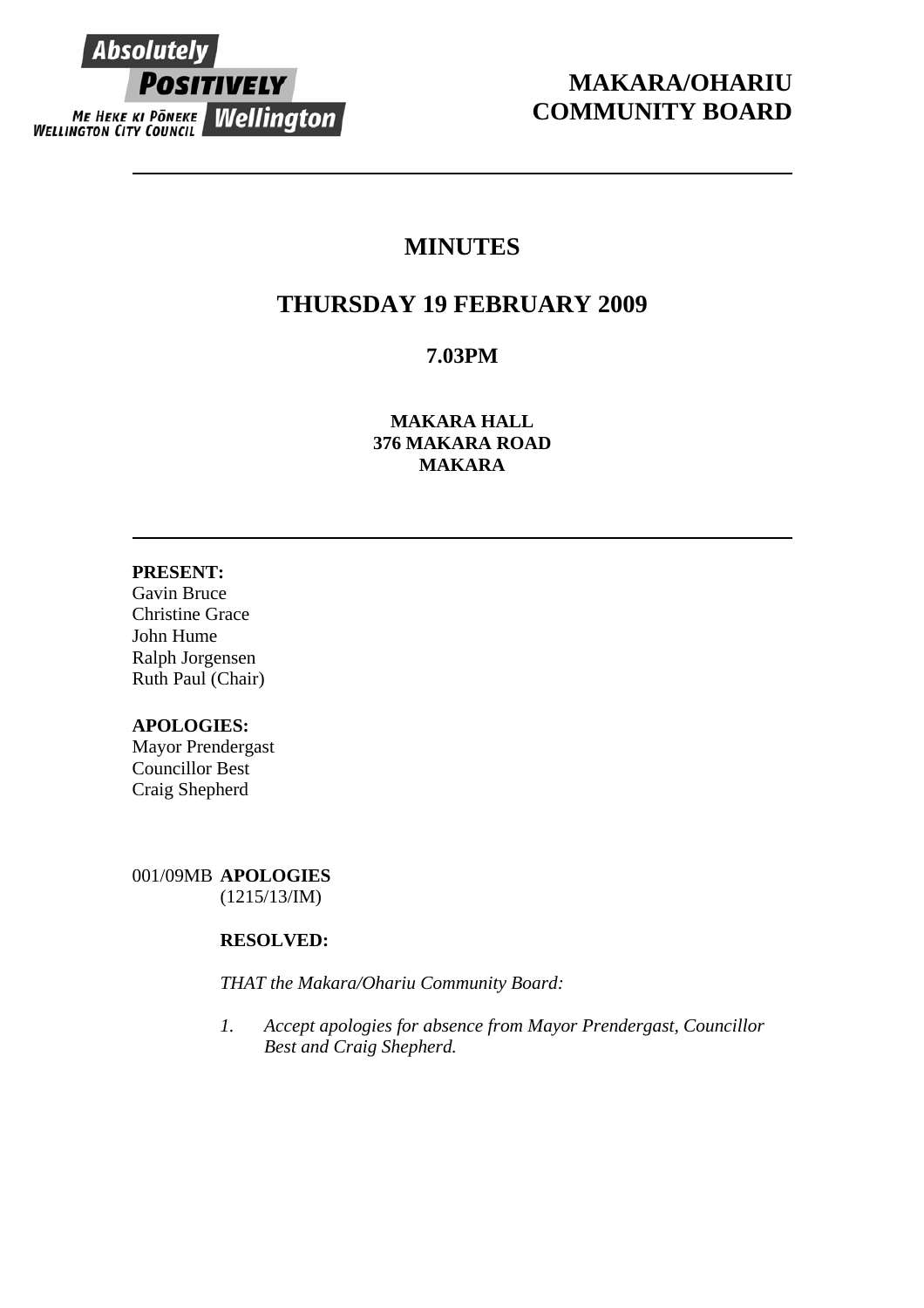#### 002/09MB **CONFLICT OF INTEREST DECLARATIONS** (1215/13/IM)

#### **NOTED:**

Gavin Bruce declared a conflict of interest in relation to Report 4 – Project Mill Creek. He advised that he would not take part in discussion or voting on the item.

## 003/09MB **PUBLIC PARTICIPATION**

(1215/13/IM)

#### **NOTED:**

There was no public participation.

## 004/09MB **LTCCP/DAP COMMUNITY ENGAGEMENT PROCESS** (1215/13/IM) (ORAL REPORT)

#### **NOTED:**

Jaime Dyhrberg – Senior Strategic Adviser was in attendance for this item. He went through a PowerPoint presentation with the Board outlining the current engagement process being undertaken as part of the development of the LTCCP.

#### 005/09MB **ELECTED MEMBERS REMUNERATION 2009/2010 FINANCIAL YEAR**

Report of Ross Bly – Special Projects and Electoral Officer. (1215/13/IM) (ORAL REPORT)

## **NOTED:**

Ross Bly – Special Projects and Electoral Officer was in attendance for this item.

#### **RESOLVED:**

*THAT the Makara/Ohariu Community Board:* 

- *1. Receive the information.*
- *2. Note that the rules set by the Remuneration Authority require all community board members to be paid an annual salary (i.e. there is no provision for the payment of meeting fees to community board members).*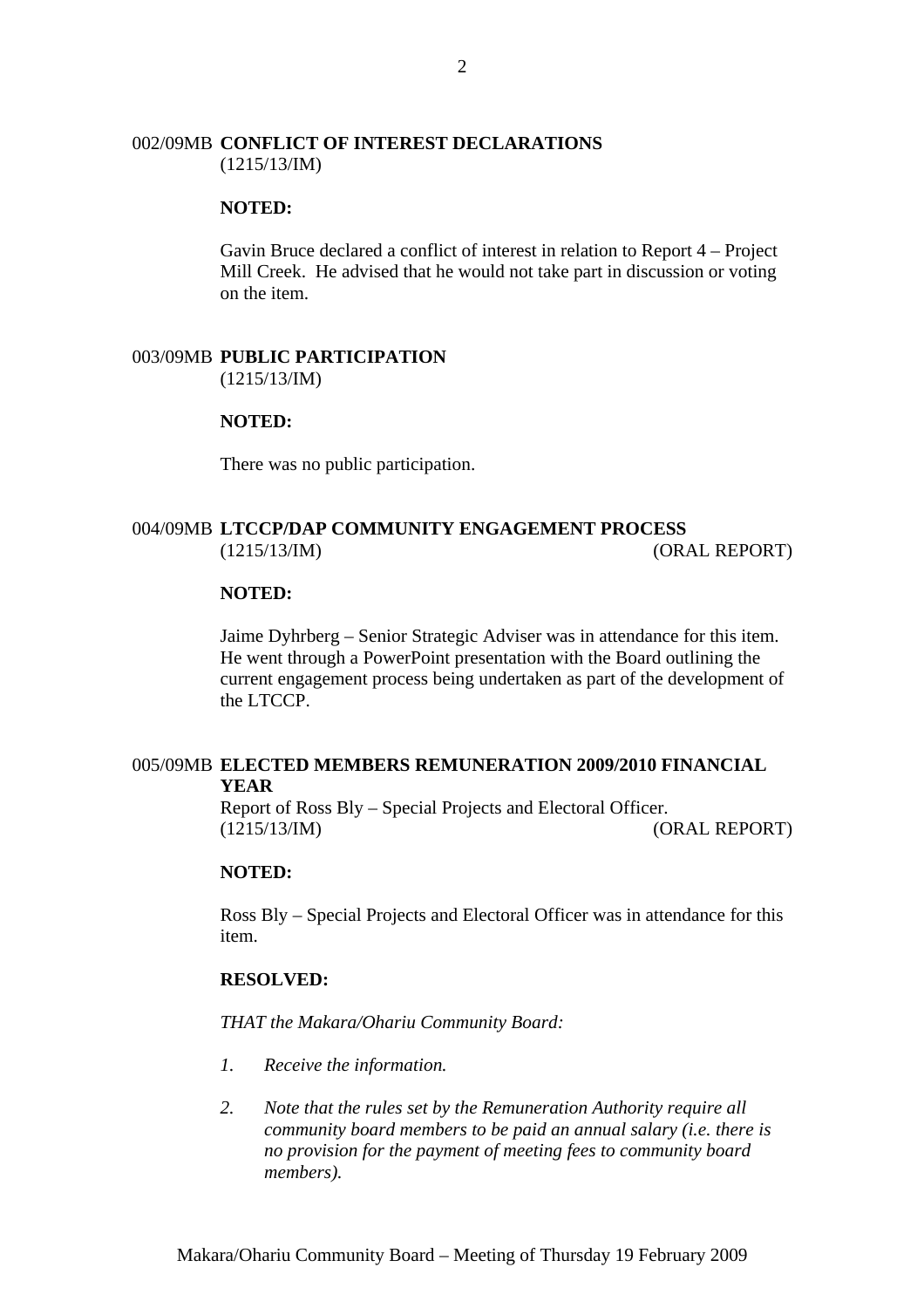- *3. Note that although its preference is for councils to fully allocate their 2009/2010 governance pools the Remuneration Authority will, where there is unanimity among elected members and on the provision of valid reasons, consider submissions from any council for other than a full allocation of the pool (i.e. a zero or a smaller increase than that proposed by the Remuneration Authority will be considered).*
- *4. Considering the difficult financial times for ratepayers and the proposed service cuts noted in the LTCCP/DAP, combined with the part-time nature of board's workload, the Makara/Ohariu community board agrees that the current level of remuneration received by its members is satisfactory and therefore supports a nil increase in remuneration for its members. In making this decision the Board acknowledges that Councillors have significantly different considerations than community board members on this matter.*
- *5. Note that the Council is required to notify the Remuneration Authority of any dissent expressed by members of the Makara/Ohariu Community Board in relation to the Council's final remuneration proposal.*
- *6. Note that the Council will be asked to ratify the "informal decision" it made on 17 December 2008 to discontinue the payment of a mileage allowance to elected members for the use of their private vehicles on Council business, and that this decision will take effect from 18 December 2008.*

#### *Note:*

*This decision, if agreed to, will require the approval of the Remuneration Authority as it involves a change to the Council's current rules and policies in relation to the payment of allowances and the reimbursement of expenses to its elected members.* 

- *7. Note that the Remuneration Authority has released a discussion paper on the payment of mileage allowances to elected members, submissions on which are due on 1 July 2009 and will be the subject of a further report to Council.*
- *8. Agree that the amended rules and policies for the reimbursement of expenses and the payment of allowances to community board members for the 2009/2010 financial year, as contained in Appendix 6 of this report, be confirmed.*

#### *Note:*

*These recommended amendments incorporate changes to mileage allowances and the payment of the monthly home-based technology allowance to the chairs of the Tawa and Makara/Ohariu community boards.*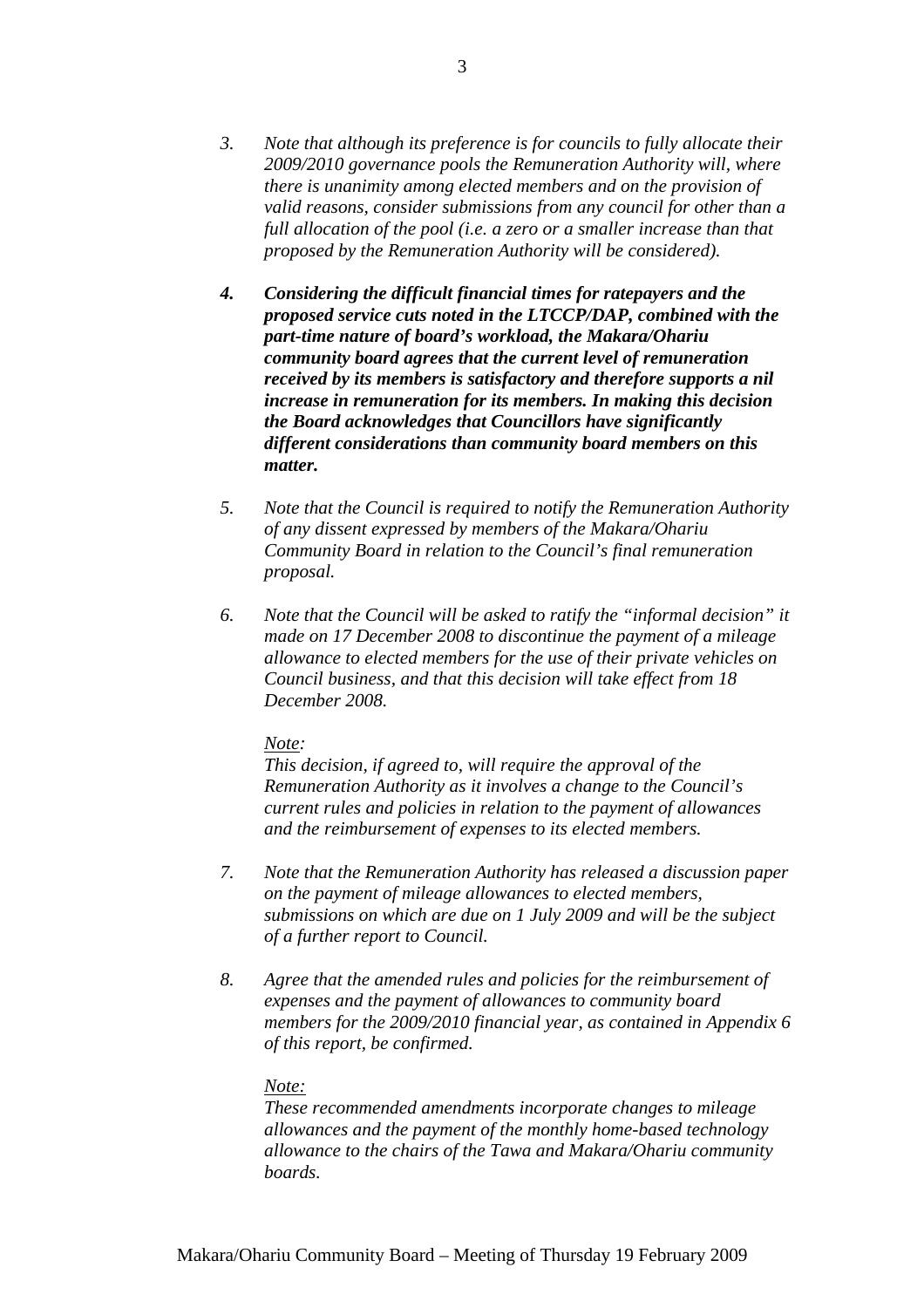#### **NOTED:**

The resolution differs from the recommendations in the officer's report as follows:

The Community Board added the text in **bold**.

#### 006/09MB **ROADING REPORT**

(1215/13/IM) (ORAL REPORT)

#### **NOTED:**

Steve Wright – Team Leader, Resurfacing and Projects was in attendance for this item.

He updated the Board on roading works to be conducted over the next few months.

## 007/09MB **PROJECT WESTWIND AND COMMUNITY LIAISON GROUP** (1215/13/IM) (ORAL REPORT)

#### **NOTED:**

Mark France - Strategic Relations Adviser with Meridian Energy was in attendance for this item. He advised that the K series turbines are due to be erected in the next few weeks. The Board were also advised that a goat cull had been undertaken over the last few weeks and the tally was 980. An annual report is being prepared by the Community Liaison Group for the Strategy and Policy Committee as required by the Environment Court decision on Project Westwind.

(Gavin Bruce withdrew from the table.)

## 008/09MB **PROJECT MILL CREEK RESOURCE CONSENT DECISION** (1215/13/IM) (ORAL REPORT)

#### **NOTED:**

It was noted by the Board that the Project Mill Creek Resource Consent decision had been released on 18 February 2009.

(Gavin Bruce returned to the table.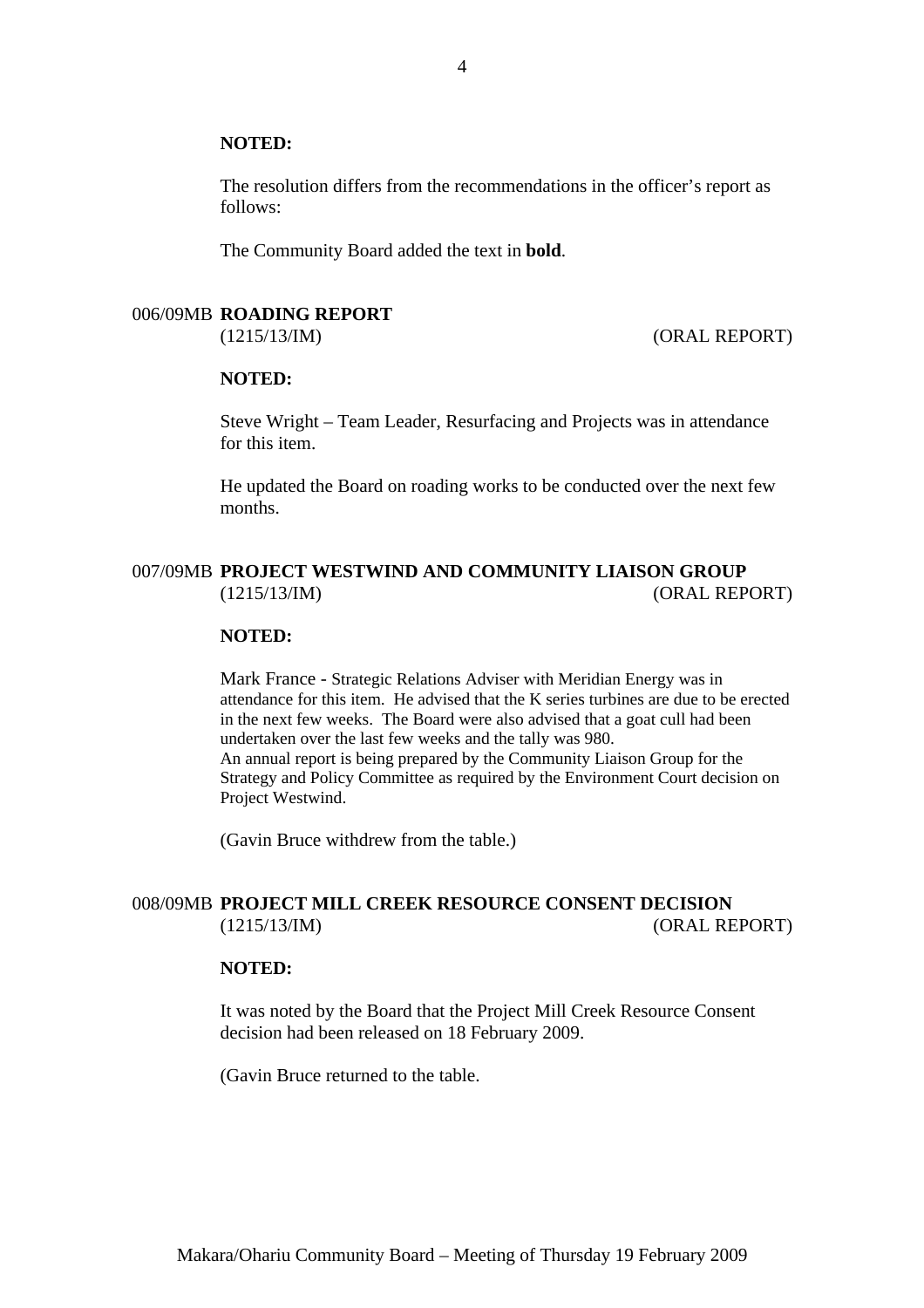# 009/09MB **LONG GULLY WINDFARM**

(1215/13/IM) (ORAL REPORT)

#### **NOTED:**

There was nothing further to report.

## 010/09MB **DRAFT EARLY CHILDHOOD CENTRES POLICY** (1215/13/IM) (ORAL REPORT)

#### **NOTED:**

The Board agreed that they would submit to the draft policy and that the submission would be ratified at its meeting on Wednesday 18 March 2009.

## 012/09MB **RESOURCE CONSENT APPROVALS AND APPLICATIONS - 12 NOVEMBER 2008 TO 6 FEBRUARY 2009**

Report of Bill Stevens - Planning Manager: North and West. (1215/13/IM) (REPORT 7)

#### **RESOLVED:**

*THAT the Makara/Ohariu Community Board:* 

*1. Receive the information.* 

## 013/09MB **OHARIU STREAMS PROJECT**

(1215/13/IM) (ORAL REPORT)

#### **NOTED:**

Terry Parminter a Social Researcher for Agresearch along with Amber Bill – Manager Community Engagement and Reserves talked with the Board on the Ohariu Streams Project and continuing the project after he finalises his research project. The Board recommended to him that Makaracarpas Inc Soc be the best Community organisation to continue the work with.

5